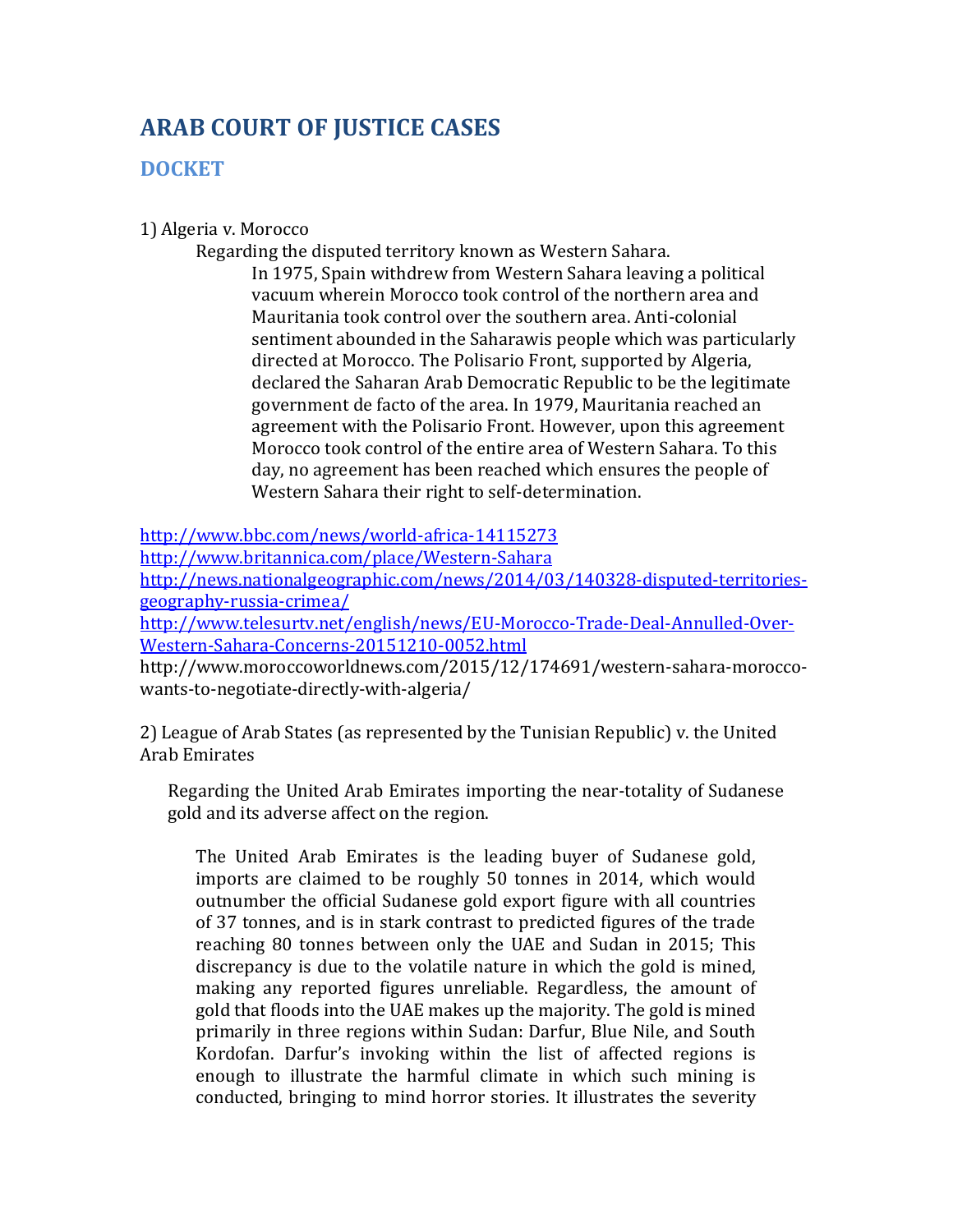of the practice, as the presence of a valuable mineral within these regions has only escalated the conflict within the locales, fueling further atrocities, such as violent killings, mass rape, relocation, slave labor, and inter-tribal fighting. The north Sudanese gold trade's basic organization allows such conflicts and warring to continue. The process involves the bulk purchasing and consolidation of gold by the government from the mining aggressors, and then manages its sale to the international community, i.e. the United Arab Emirates. The United States and the United Nations have existing sanctions on the gold, as much originates from the Jebel Amer region, known for ethnic cleansing, and directly benefits a warlord Musa Hilal, who has been a figure accused by the United Nations Security Council for his role in the Darfurian Genocide. Violent acts have implicit governmental support, so long as it leads to an increase in the amount of gold mined, and thus an increase in their profits. In light of this, and the clear correlation between the gold trade and human rights abuses in Sudan, the Arab League should consider the case at hand against the UAE. It can be logically shown that the money that the UAE is spending on "blood gold" is directly motivating and contributing to these crimes and the lack of rule of law. The multi-faceted question to then be put forth and considered by the court is "is it lawful for a state of the Arab League through *indirect actions*, to instigate acts that are a violation of the basic rights of persons, and thus is that state *complicit* in these crimes?" a controversial idea in international spheres (another example of this thinking being dangerous for some nations is "is the US responsible for the crimes committed by non-state actors we give weaponry too?").

Sources:

<http://www.enoughproject.org/files/Sudan%20Fools%20Gold%20Report.pdf> [http://america.aljazeera.com/articles/2015/4/19/sudan-gold-sanction-proposal](http://america.aljazeera.com/articles/2015/4/19/sudan-gold-sanction-proposal-could-save-darfur.html)[could-save-darfur.html](http://america.aljazeera.com/articles/2015/4/19/sudan-gold-sanction-proposal-could-save-darfur.html)

[http://ameinfo.com/finance-and-economy/trade/regional-trade/uae-sudan-trade](http://ameinfo.com/finance-and-economy/trade/regional-trade/uae-sudan-trade-hits-2-6-billion-in-2014/)[hits-2-6-billion-in-2014/](http://ameinfo.com/finance-and-economy/trade/regional-trade/uae-sudan-trade-hits-2-6-billion-in-2014/)

[https://www.foreignaffairs.com/articles/sudan/2014-05-01/out-gold-and-blood](https://www.foreignaffairs.com/articles/sudan/2014-05-01/out-gold-and-blood-sudan)[sudan](https://www.foreignaffairs.com/articles/sudan/2014-05-01/out-gold-and-blood-sudan)

<http://www.bbc.com/news/world-africa-22412407>

[https://www.hrw.org/news/2008/01/20/sudan-notorious-janjaweed-leader](https://www.hrw.org/news/2008/01/20/sudan-notorious-janjaweed-leader-promoted)[promoted](https://www.hrw.org/news/2008/01/20/sudan-notorious-janjaweed-leader-promoted)

3) Republic of Yemen v. the Gulf Cooperation Council (represented by the State of Qatar)

Regarding the recent bombing campaign led by Saudi Arabia on Yemeni soil.

With the United Nations predicting upwards of three thousand Yemeni people dead as a result of the Saudi Arabian led coalition bombing, the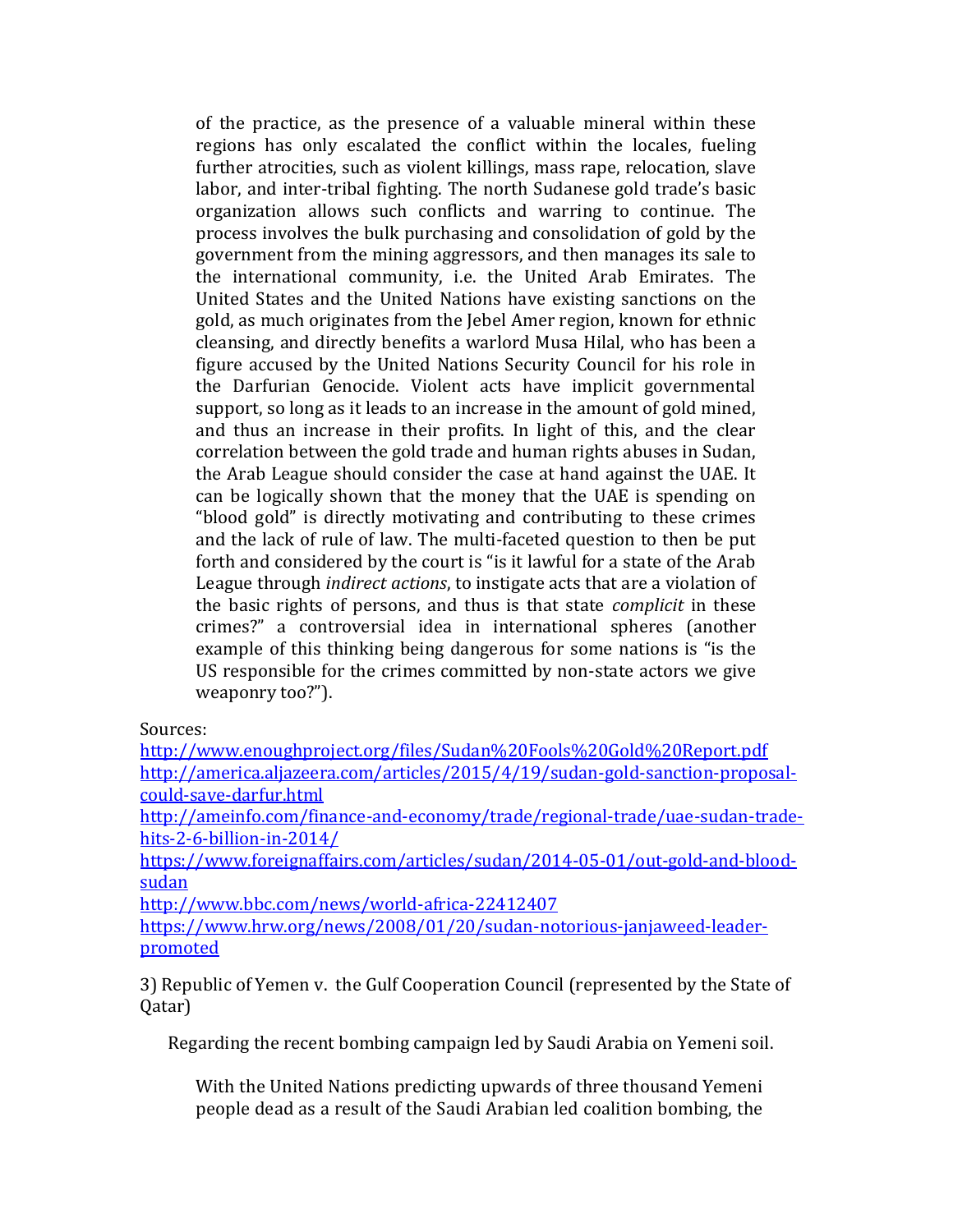question of asking whether this intervention is legal is worth arguing. There was serious concern regarding the outbreak of civil war in Yemen, that unless action was taken, serious casualties would be seen as the country engulfed into chaos, and that the strikes have reduced violence. Yet others argue that the strikes have killed too many innocents, created a proxy war between Iran and Saudi Arabia, and will do nothing but engender more violence as the situation is escalated (as can be seen with reports of imminent ground forces being employed in Yemen). In this case, the court will consider if the GCC actions are justified based on the idea of R2P, if the coalition has done enough to avoid civilian casualties, or if the actions taken violated the Arab Charter's provisions on sovereignty.**.**

Sources:

<http://www.criticalthreats.org/yemen> <http://www.who.int/mediacentre/news/statements/2015/yemen-situation/en/> [http://www.businessinsider.com/r-saudis-end-air-campaign-in-yemen-seek](http://www.businessinsider.com/r-saudis-end-air-campaign-in-yemen-seek-political-solution---2015-4)[political-solution---2015-4](http://www.businessinsider.com/r-saudis-end-air-campaign-in-yemen-seek-political-solution---2015-4)

4) State of Palestine v. Arab Republic of Egypt

Regarding the Egyptian decision to cut off the power to the Southern parts of the Gaza Strip in March 2015.

In March 2015 Egypt cut power to Southern parts of the Gaza Strip, angering Palestinians. This act was preceded by days of diminishing energy deliveries by the Egyptian authority, and was attributed to outstanding debt by a Palestinian utility company. This decision has been tied to the Egyptian Ministry of Electricity and Energy. Palestine, in part because of its relationship with its neighbors, lacks the infrastructure in the Gaza Strip to provide energy for its populace, and thus relies partly on the Egyptian grids. By shutting off the power in Southern Gaza, the lives of the Palestinians were interrupted, hospitals were strained, and the populace was moved to demonstrate against the act, as they suffered from the lack of utilities toward the end of the winter months, thus putting them in a dangerous situation. This has a direct parallel to the controversy that embroiled Europe, with Russia threatening, through Gazprom, to critically deprive several NATO states of the energy needed, thus creating a compromising security dilemma. This case attempts to bring forth and examine the conduct's legality, to argue whether it could be considered criminal or a human rights abuse, and to challenge whether such an act is acceptable, and finally consider if the League will allow for the Egyptian government to take such a combative approach toward relations with the Palestinian population.

Sources: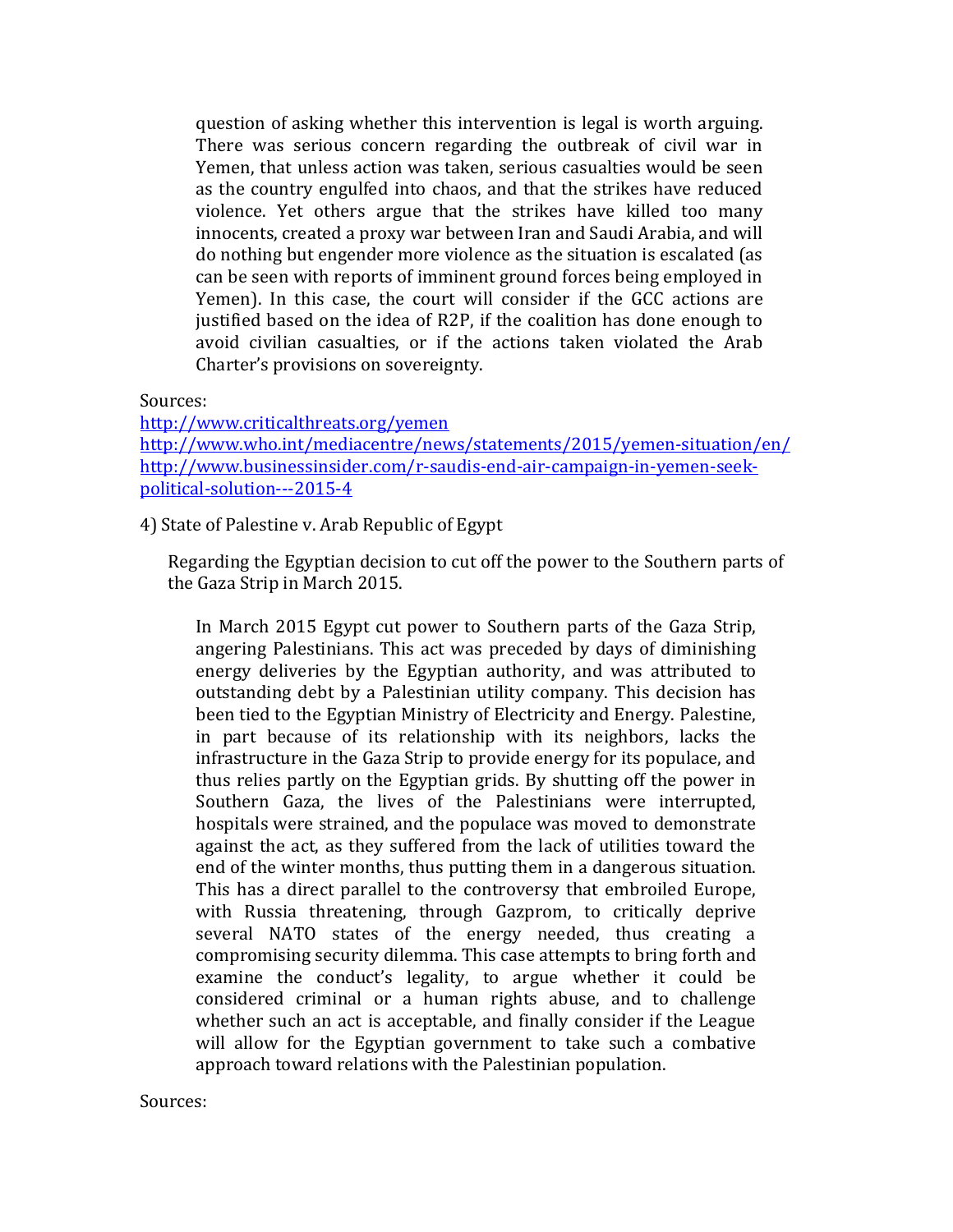## 5) State of Kuwait v. the Kingdom of Saudi Arabia

Regarding the extradition of the Saudi Arabian al-Zahrani Brothers, to face trial in Kuwait for the Imam al-Sadeq Mosque in Kuwait City.

On June 26th, the bombing of the Imam al-Sadeq Mosque in Kuwait city was carried out and resulted in the death of twenty-seven people. The attack occurred after two of the three al-Zahrani brothers drove into Kuwait with the explosives in an ice cooler. The same type of explosives were also linked to two suicide bombings in Saudi Arabia on May 22nd on the Imam Ali bin Abi Talib Mosque in Qudayah, killing twenty-one, and on May 29<sup>th</sup> on the al-Anoud Mosque in Dammam, that resulted in the deaths of four. The raid that resulted in the arrest of the Faisal al-Zahrani took place on the border with Kuwait, and one Saudi officer was shot in the process. The Saudi Interior Minister is quoted as saying that the arrests were due to their role in the Kuwait City bombing. With all of the bombings listed, the Islamic State claimed responsibility. While the brothers were arrested by Saudi Arabia, both countries have significant reasons to wish to prosecute the brothers. This case, the first of its kind to be considered by the Court, will deal with extradition, and choosing which state has the right to try these persons. This is notable as it overlays many complex legal issues. The first of which is in itself the heart of the matter, extradition within the Arab League. The Arab Agreement on International Affairs says that states must seek to conduct such diplomatic affairs, stressing the "coordinat[ion]…collaboration…and to consider in general the affairs and interests of the Arab countries" making explicit reference to "matters relating to nationality, passports and visas, execution of judgments, and **extradition of criminals**" (emphasis my own). Yet in Saudi Arabia's Basic Law of Governance (1992), it outlines in Article 42 that "...international agreements and law shall define rules and procedures for the extradition of *common* criminals". Does this imply that Saudi Arabia must default to extradition in this case, despite the Kingdom having a legitimate want to try the brothers, thus risk violating their international agreements, which their law states should be obeyed? Or, because these brothers are not "common criminals", do their crimes cause significant distinction in the eyes of national law to allow for international